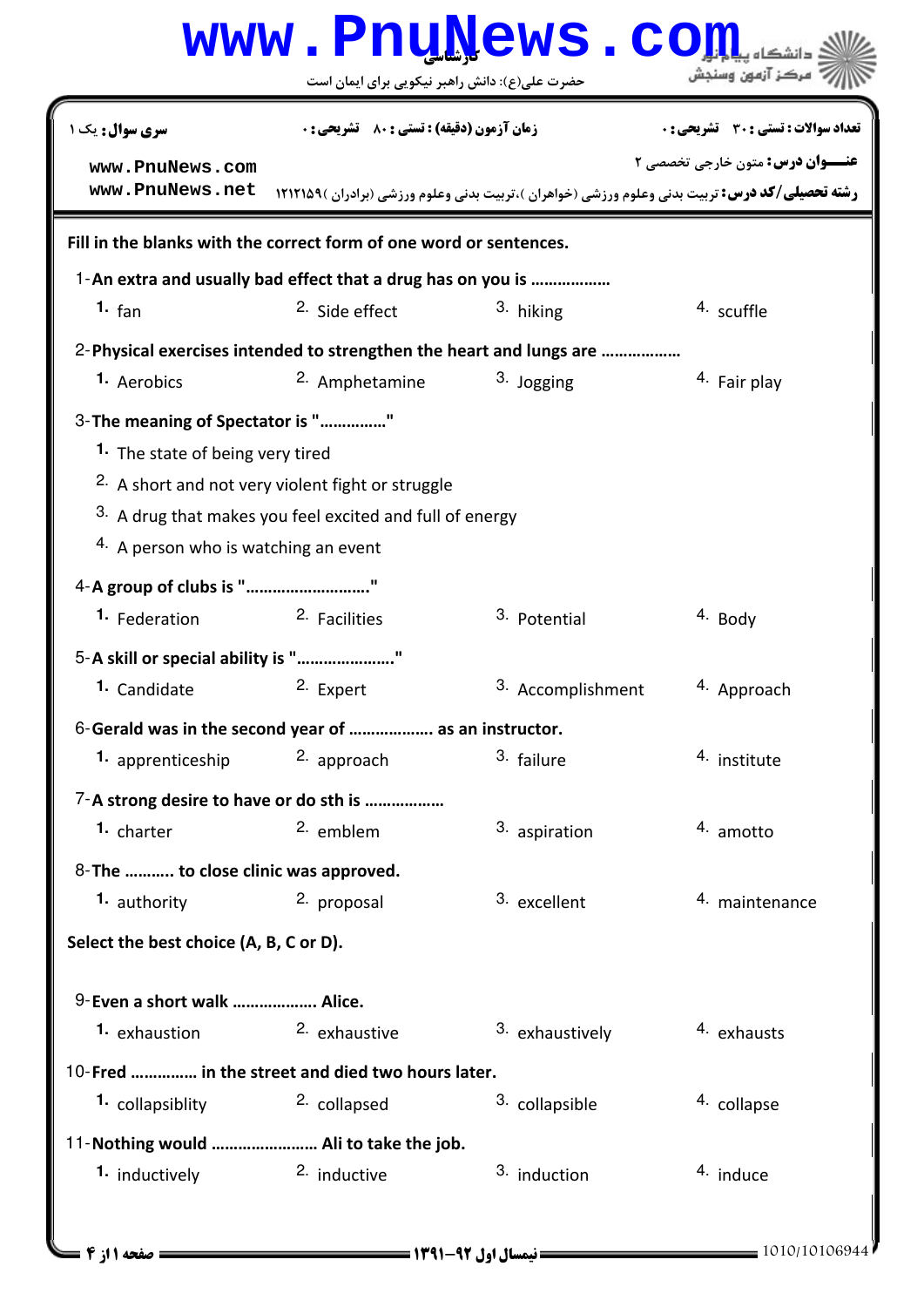|                                                                                                                                                                                                                 | www.PnuNews.co                                     |                          |                                                                                                                                                                                                                                                                                                                     |
|-----------------------------------------------------------------------------------------------------------------------------------------------------------------------------------------------------------------|----------------------------------------------------|--------------------------|---------------------------------------------------------------------------------------------------------------------------------------------------------------------------------------------------------------------------------------------------------------------------------------------------------------------|
|                                                                                                                                                                                                                 | حضرت علی(ع): دانش راهبر نیکویی برای ایمان است      |                          | مركز آزمون وسنجش                                                                                                                                                                                                                                                                                                    |
| <b>سری سوال :</b> یک ۱                                                                                                                                                                                          | <b>زمان آزمون (دقیقه) : تستی : 80 ٪ تشریحی : 0</b> |                          | تعداد سوالات : تستي : 30 ٪ تشريحي : 0                                                                                                                                                                                                                                                                               |
| www.PnuNews.com                                                                                                                                                                                                 |                                                    |                          | <b>عنـــوان درس:</b> متون خارجي تخصصي ٢                                                                                                                                                                                                                                                                             |
| www.PnuNews.net                                                                                                                                                                                                 |                                                    |                          | <b>رشته تحصیلی/کد درس:</b> تربیت بدنی وعلوم ورزشی (خواهران )،تربیت بدنی وعلوم ورزشی (برادران )۱۲۱۲۱۵۹                                                                                                                                                                                                               |
| 12-They are going to  a course in sport injury.                                                                                                                                                                 |                                                    |                          |                                                                                                                                                                                                                                                                                                                     |
| <b>1.</b> institutional                                                                                                                                                                                         | <sup>2.</sup> institutionally                      | 3. institute             | <sup>4</sup> institution                                                                                                                                                                                                                                                                                            |
| 13-We tried to discuss the matter calmly and                                                                                                                                                                    |                                                    |                          |                                                                                                                                                                                                                                                                                                                     |
| 1. reasonably                                                                                                                                                                                                   | 2. reason                                          | 3. reasonable            | 4. reasoning                                                                                                                                                                                                                                                                                                        |
|                                                                                                                                                                                                                 |                                                    |                          |                                                                                                                                                                                                                                                                                                                     |
| 1. accomplishable                                                                                                                                                                                               |                                                    | 2. accomplished          |                                                                                                                                                                                                                                                                                                                     |
| 3. accomplishments                                                                                                                                                                                              |                                                    | 4. accomplish            |                                                                                                                                                                                                                                                                                                                     |
| 15-Bad luck  him throughout his life.                                                                                                                                                                           |                                                    |                          |                                                                                                                                                                                                                                                                                                                     |
| 1. pursued                                                                                                                                                                                                      | 2. pursuable                                       | 3. pursuit               | 4. pursue                                                                                                                                                                                                                                                                                                           |
| 16-The rules need to be                                                                                                                                                                                         |                                                    |                          |                                                                                                                                                                                                                                                                                                                     |
| 1. reformational 2. reformed                                                                                                                                                                                    |                                                    | 3. reformation           | 4. reform                                                                                                                                                                                                                                                                                                           |
| 17-You may not enter the security area without                                                                                                                                                                  |                                                    |                          |                                                                                                                                                                                                                                                                                                                     |
| 1. authoritative                                                                                                                                                                                                | 2. authorize                                       | 3. authorization         | 4. authoritatively                                                                                                                                                                                                                                                                                                  |
| 18-Each ring on Olympic flag represents a                                                                                                                                                                       |                                                    |                          |                                                                                                                                                                                                                                                                                                                     |
| 1. continent                                                                                                                                                                                                    | $2.$ union                                         | 3. country               | 4. nation                                                                                                                                                                                                                                                                                                           |
| One of the touted values of sports is that they better <b>ONE'S</b> health. Pursued in moderation, they<br>certainly do improve muscle tone, increase cardiovascular efficiency, and retard skelatal<br>effect. |                                                    |                          | Drug abuse must be considered among the other <i>unfortunate</i> aspects of modern sports. The misuse<br>of amphetamines, anabolic steroids, and other drugs has become a central problem of modern sports.<br>decalcification. when sports become an obsession, however, they tend ironically to have the opposite |
| 19-In line 3 " one's " refers to which word in the passage.                                                                                                                                                     |                                                    |                          |                                                                                                                                                                                                                                                                                                                     |
| 1. modern sports                                                                                                                                                                                                | 2. anabolic steroid                                | $3.$ a person            | 4. amphetamines                                                                                                                                                                                                                                                                                                     |
| 20-The meaning of the "unfortunate" in line 1 is ""                                                                                                                                                             |                                                    |                          |                                                                                                                                                                                                                                                                                                                     |
| 1. Unlucky                                                                                                                                                                                                      | 2. Falls                                           | $3.$ Use                 | 4. Suitable                                                                                                                                                                                                                                                                                                         |
| 21-This paragraph focuses on                                                                                                                                                                                    |                                                    |                          |                                                                                                                                                                                                                                                                                                                     |
| 1. $drug$ use                                                                                                                                                                                                   | 2. healthy                                         | $3.$ safety              | <sup>4.</sup> drug usage                                                                                                                                                                                                                                                                                            |
| 22-Sports are likely to have opposite effect when they become a(n)                                                                                                                                              |                                                    |                          |                                                                                                                                                                                                                                                                                                                     |
| 1. strength                                                                                                                                                                                                     | 2. obsession                                       | 3. stimulation           | 4. irony                                                                                                                                                                                                                                                                                                            |
| صفحه 12 2                                                                                                                                                                                                       |                                                    | = نیمسال اول 92-1391 === | 1010/10106944                                                                                                                                                                                                                                                                                                       |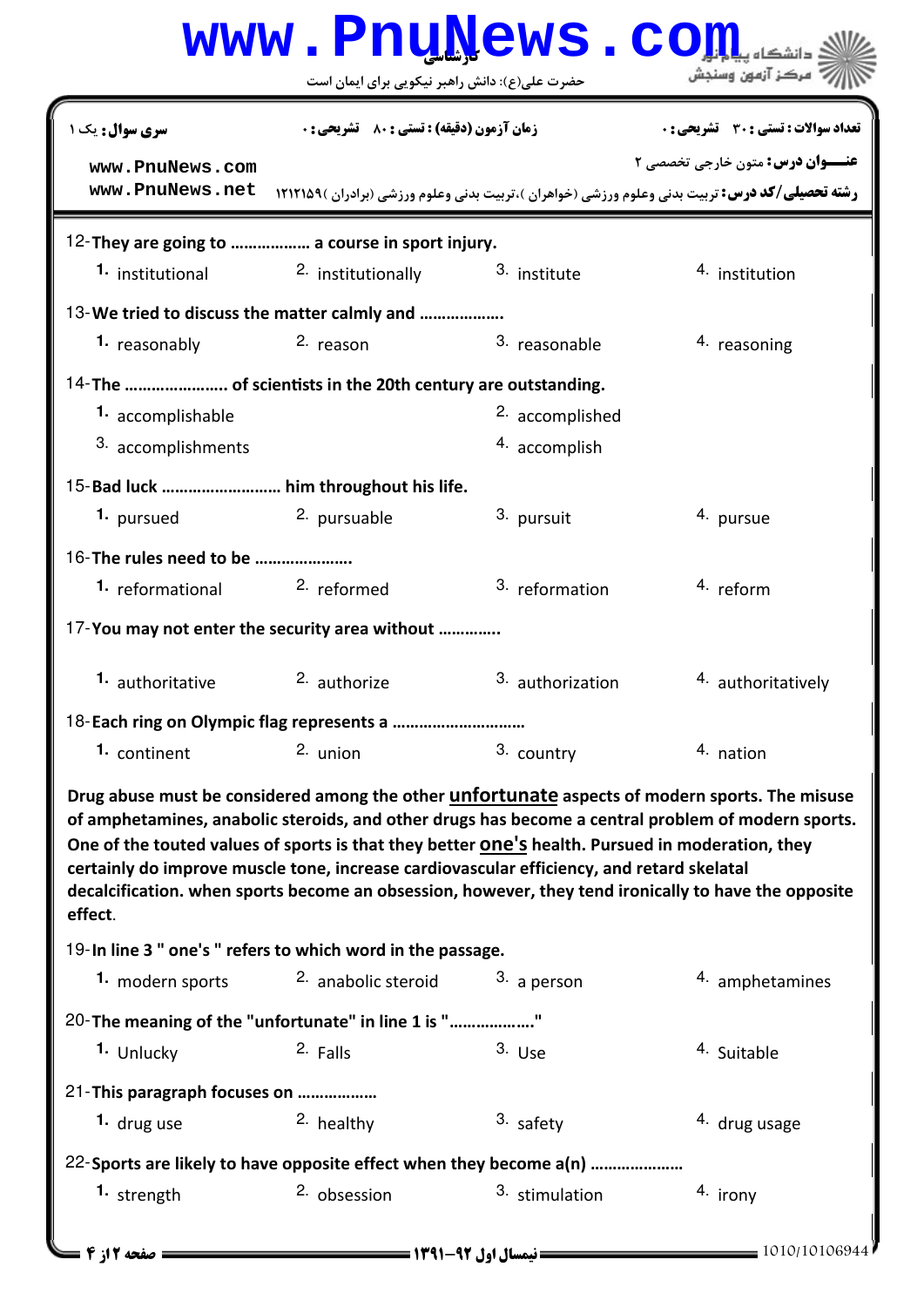## www.Pnu<u>N</u>ews.com

حضرت علي(ع): دانش راهبر نيكويي براي ايمان است

نعداد سوالات : تستي : 30 ٪ تشريحي : . زمان آزمون (دقيقه) : تستي : 80 ٪ تشريحي : 0 ٪ سري سوال : يك 1

**عنـــوان درس:** متون خارجي تخصصي ٢

**[www.PnuNews.com](http://pnunews.com)**

**رشته تحصیلی/کد درس:** تربیت بدنی وعلوم ورزشی (خواهران )،تربیت بدنی وعلوم ورزشی (برادران )۱۲۱۲۱۵۹ **با [www.PnuNews.net](http://www.PnuNews.net)**

## Text2:

To start, the sports must identify their needs very specifically:

What level of expertise is needed? World - class? National calibre? Local?

How many coaches are required at each level over the next five years?

What resources/facilities /teachers are available to train them? Are there existing training plans available in your sport that you can consider using?

Who are the quality coaches or teachers in your area? Can they help you plan your program?

Are there other sports bodies who have successfully implemented coaches training plans?

When you have established your needs, and have some idea of your resources, you can begin to establish a plan, to guide your efforts in meeting your goals. Training coaches is a long- term project requiring a systematic approach. The plan must also be flexible and sensitive to the ever-changing needs of the coaches.

| 23-This paragraph emphasizes on the necessity of ""       |                          |                                  |                                                |                            |
|-----------------------------------------------------------|--------------------------|----------------------------------|------------------------------------------------|----------------------------|
| 1. Developing top level coaches                           |                          | 2. Limiting the training program |                                                |                            |
| 3. Sports in developing                                   |                          |                                  | 4. Development programs for coaches            |                            |
| 24-In line 6 'they ' refers to which word in the passage. |                          |                                  |                                                |                            |
| 1. Program                                                |                          |                                  | <sup>2</sup> . The quality coaches or teachers |                            |
| 3. Facilities                                             |                          |                                  | 4. Sport                                       |                            |
| 25-What the meaning of "calibre" in line 2?               |                          |                                  |                                                |                            |
| 1. quality                                                | 2. dietary               |                                  | $3.$ diet                                      | 4. quantity                |
| 26-To start the sports must identify                      |                          |                                  |                                                |                            |
| <sup>1</sup> coaching                                     | <sup>2.</sup> facilities |                                  | 3. their needs                                 | <sup>4</sup> type of sport |